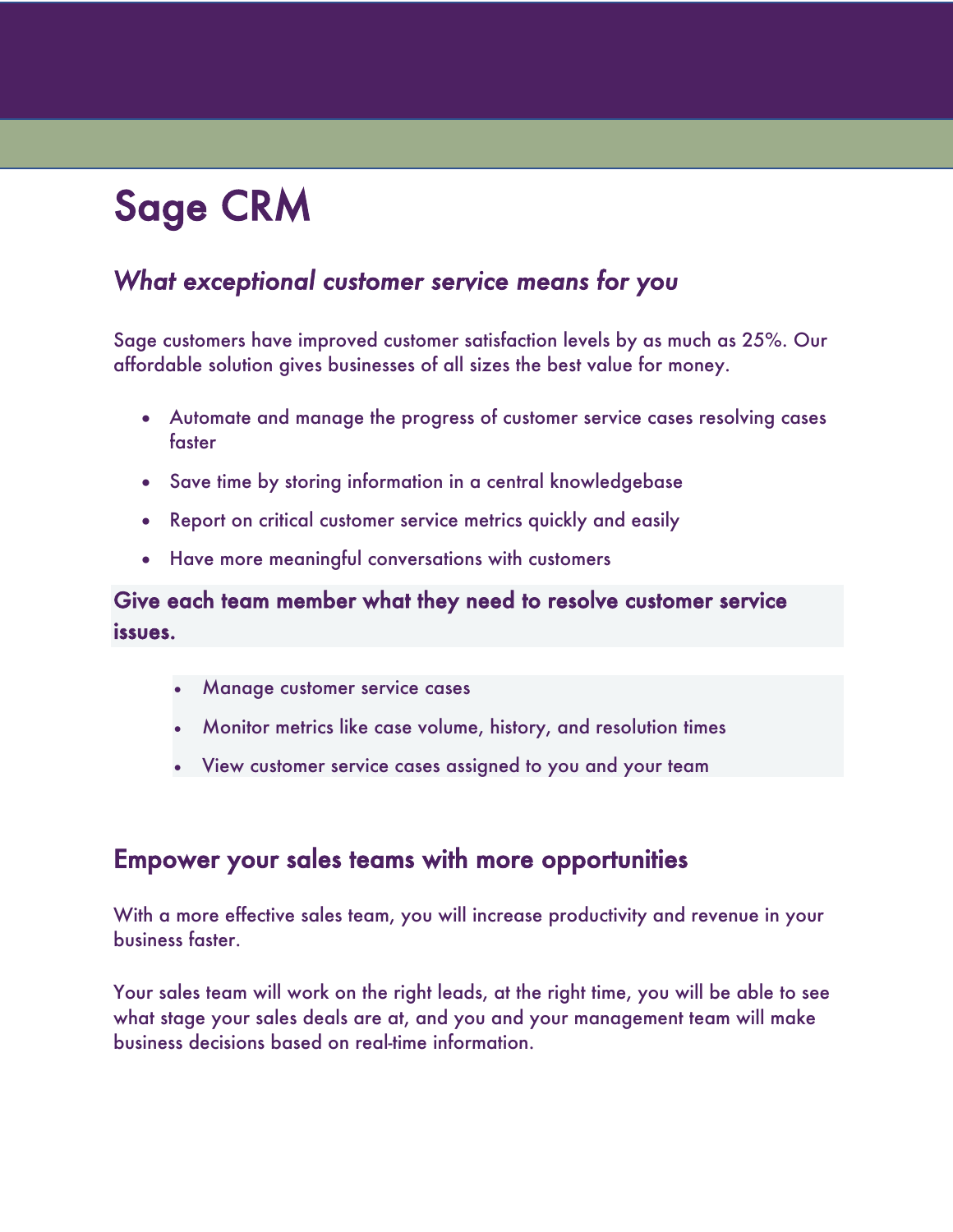Using our solution, Sage customers increased the productivity of their sales teams by up to 40 percent.

We'll empower you to track the performance of sales across your business, work on the go using your mobile and gain the confidence you need to make better business decisions today.

#### Put your business on the path to exceptional growth

It's no secret that today's businesses want to put their business on the path to growth. By taking a systematic approach to sales, you will:

- Track the performance of your sales activities in real-time using our out-ofthe-box sales reports.
- Generate accurate forecasts about the performance of your business with our powerful sales dashboards.
- Prepare for important sales meetings by accessing important customer data on the go using our mobile apps for Android and iPhone.
- Make more informed decisions faster using our powerful and easy-tounderstand sales reports.
- See what stage sales deals are at in the pipeline and then make accurate forecasts to manage key opportunities.

## You can manage your sales opportunities from first contact to final closure.

- Manage leads seamlessly from capture to opportunity conversion using workflow.
- Ensure the most qualified sales representatives handle your opportunities.
- Close sales faster using our Quick Sale Workflow.

## **Marketing**

## Get the most from your marketing spend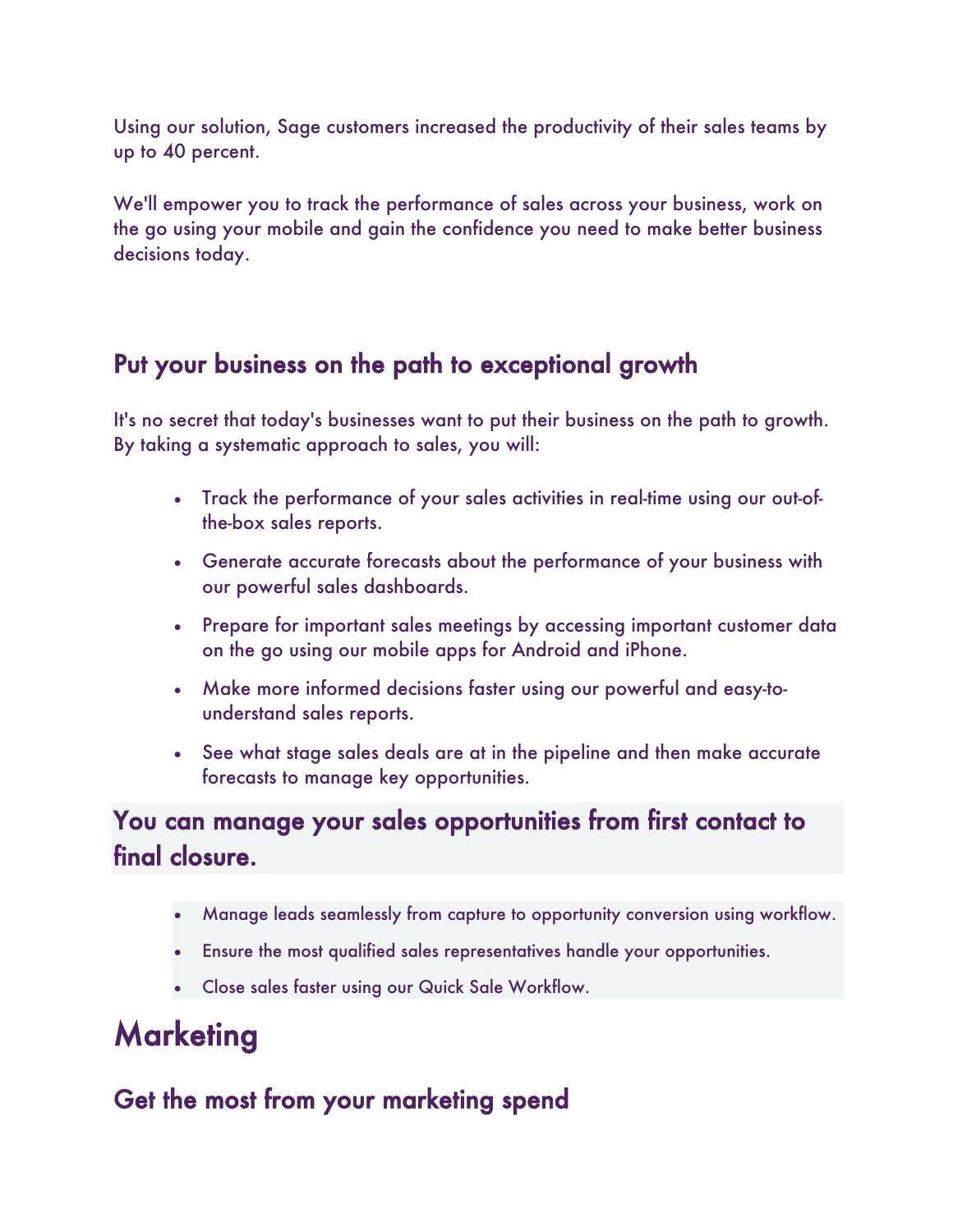Are your marketing campaigns delivering the right results? More targeted campaigns ensure a higher return on your investment faster. Our marketing solution enables you to:

- Plan marketing campaigns with precision, track the results of these campaigns and run campaign reports within minutes
- Manage a marketing campaign across multiple channels
- Track new leads and sales opportunities
- Use powerful campaign reports to improve your next campaign

## Why Sage customers love email marketing

Email marketing is one of the most powerful marketing tools small and medium businesses have at their disposal. You can send special offers and discounts straight to your leads and customers. It's budget-friendly, immediate and generates a better return-on-investment than a social media campaign.

## What email marketing does for growing businesses

Our solution gives you the built-in tools you need to reach customers and prospects. With our powerful marketing solution, you will:

- Send your messages to the right people at the right time
- Build a warm relationship with leads and prospects
- Generate a return on investment from your email lists

## Create measurable marketing campaigns with Sage CRM and MailChimp

• Our solution integrates with MailChimp allowing you to send emails up to 2,000 customers for free. You can build campaigns using dozens of predefined templates or create an email template for your business. Once you've started a MailChimp campaign, your marketing team can view how recipients interact with the campaign emails and follow up for better results.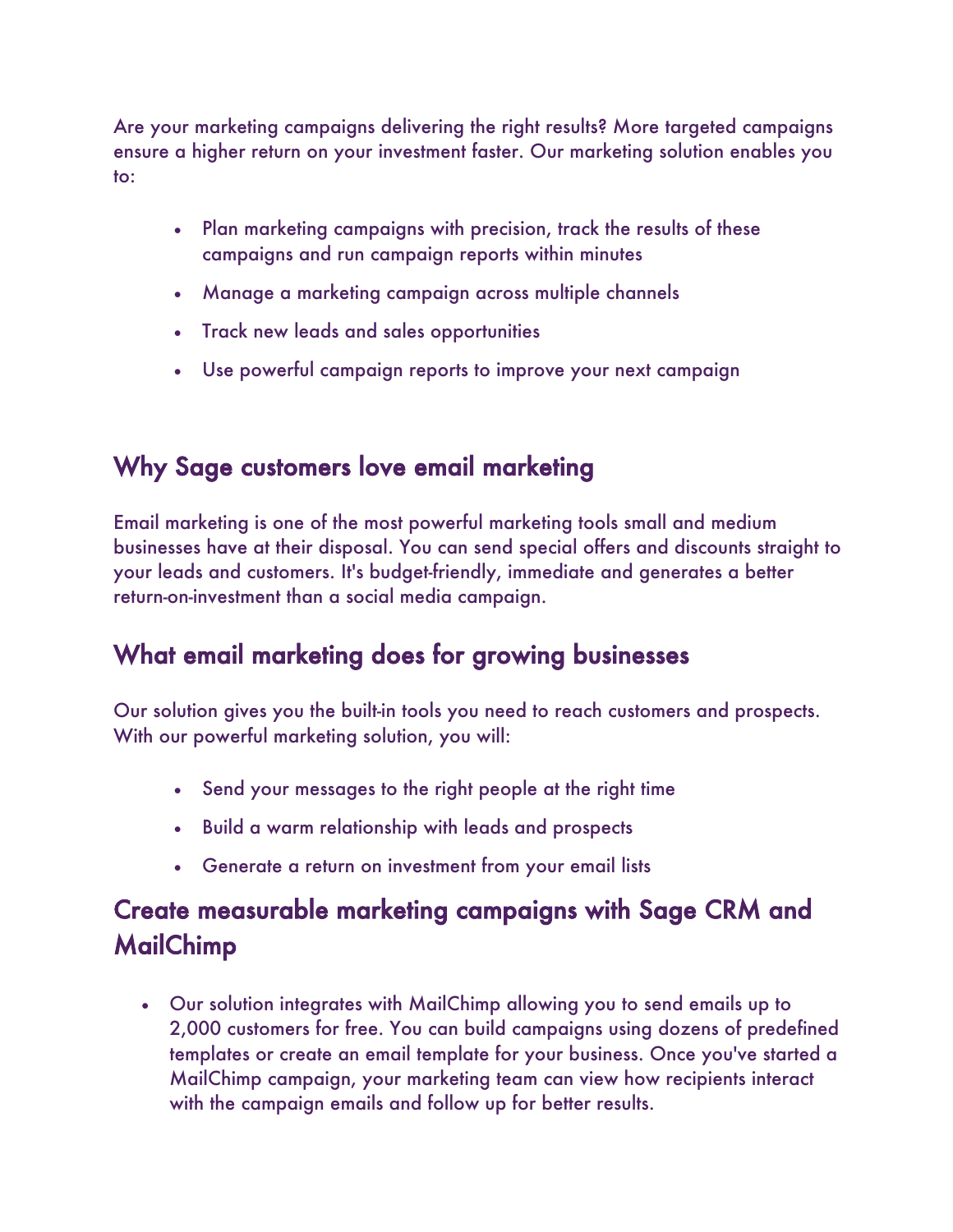## Drive revenue growth in your business

- Forward-thinking business owners and managers need new ways of growing their businesses.
- Automate processes in your business to achieve more with less effort. It pays to ensure employees can work smarter and management have the information they need to make more informed business decisions.
- Only then can you control costs, increase revenues and accelerate the success of your business. Our integrated CRM solution enables small and medium businesses to achieve a competitive advantage in the marketplace.
- With a complete view of customer activity across your business, you will gain better business insight, increase the productivity of your teams, and put your business on the path to growth.

## Outperform the competition

Companies all around the world are already experiencing the power of an integrated CRM and business management solution. Bring together every area of your business including sales, finance, marketing and customer service.

## Deliver better customer service

Your service team can resolve queries faster and with more personal responses and see every stage of the customer buying journey.

## Send targeted marketing campaigns

Using Sage CRM and MailChimp, create targeted campaigns and earn more from your next campaign.

#### Empowers more productive teams